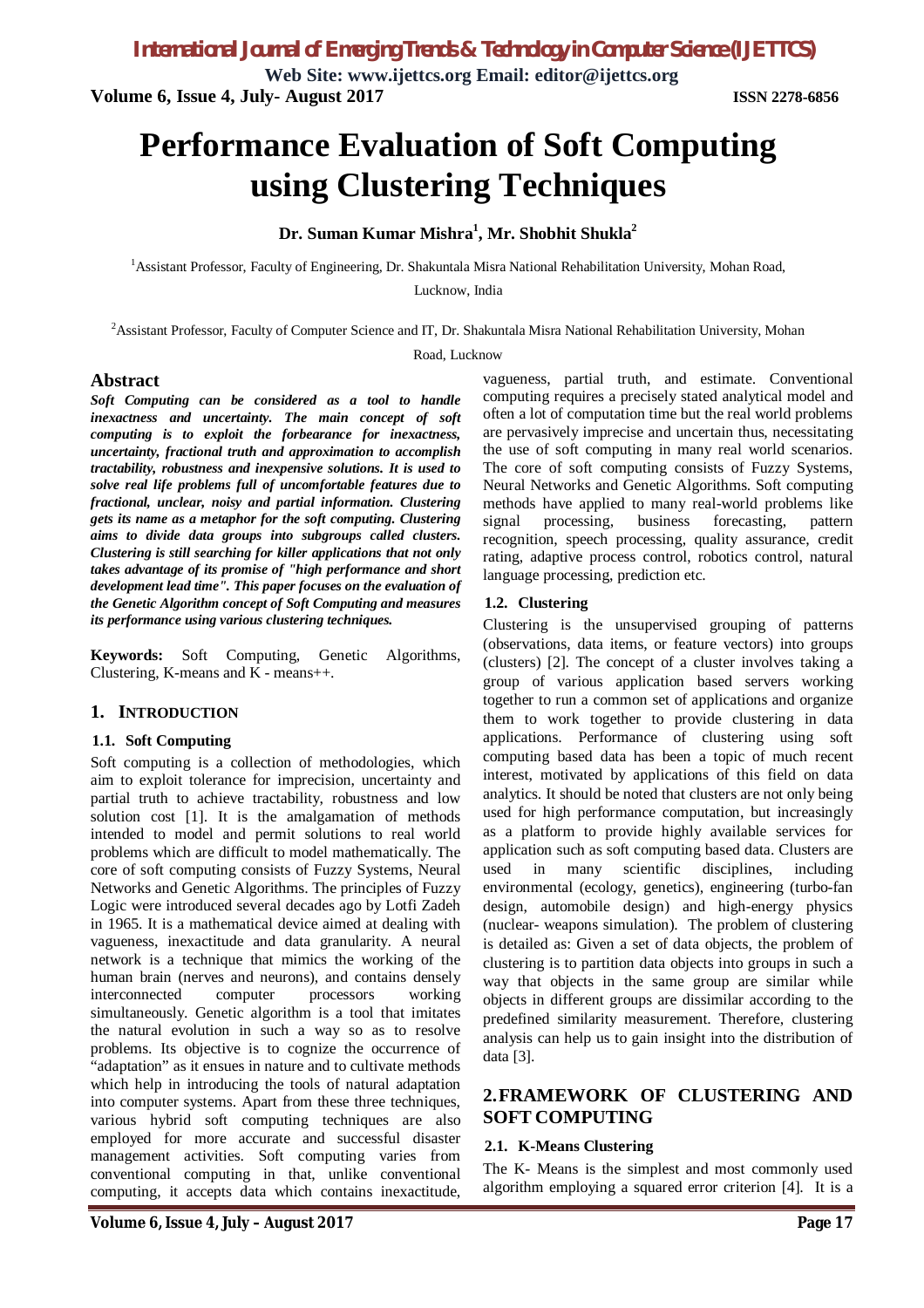**Web Site: www.ijettcs.org Email: editor@ijettcs.org**

## **Volume 6, Issue 4, July- August 2017 ISSN 2278-6856**

partitional clustering algorithm which tries to find a user specified number of clusters which are represented by their centroids. In K-means algorithm firstly, K initial centroids are chosen which correspond to the number of clusters required. Each point in the dataset is then assigned to the closest centroid such that each group of points assigned to a centroid forms a cluster. The centroid of each cluster is then updated based on the points assigned to each cluster. The above steps are repeated until the clusters become constant and their respective centroids do not change. The K-means clustering algorithm formally described as follows:

## **BEGIN**

**STEP 1:** Initialize Cluster Centers to coincide with randomly select points inside the population or hyper volume containing the pattern set.

i.e.  $\{C_1, C_2, C_3, \ldots, C_k\}$ 

**STEP 2:** Assign each object to the closet cluster center.

**STEP 3:** After assigning of the objects, then recalculates the difference between the cluster centers or k centroids.

**STEP 4:** If shortest distance does not comes, then repeat Step 2 and Step 3.

## **END**

## **2.2. K-Means ++ Clustering**

In the k-means clustering algorithm, an integer k and a set of n data points  $X \subset R$ , are given. The goal is to choose k centers so as to minimize the sum of the squared distances between each point and its closest center. From a theoretical stance, k-means is not a good based on efficiency or quality: the running time can be exponential in the worst case [5, 6] and though the final solution is locally optimal, it can be very far away from the global. A significant step was taken by Ostrovsky et al. [7] and Arthur and Vassilvitskii [8], who displayed a simple technique called k-means++, that both leads to good assurances for the quality of the solution, and, by benefit of a good initial point, improves the running time of K-means in practice. This algorithm selects the initial center uniformly at random from the data. Each successive center is nominated with a probability proportional to its contribution to the overall error given the previous selections. Intuitively, the initialization algorithm uses the fact that a good clustering is relatively spread out, thus when selecting a new cluster center, preference is given to those further away from the previously selected centers [9]. The K- Means++ clustering algorithm formally described as follows:

## **BEGIN**

**STEP1:** Take one center  $c_1$ , chosen uniformly at random from χ.

**STEP 2:** Take a new center  $c_i$ , choosing  $x \in \chi$  with probabilit  $D(x)2$ 

$$
\frac{\text{probability}}{\sum_{x \in \chi} D(x)^2}
$$

**STEP 3:** Repeat step ii until we have taken k centers altogether. **END**

## **2.3. Genetic Algorithm**

Genetic algorithms are computer programs that mimic the processes of biological evolution in order to solve problems and to model evolutionary systems (10, 14). They were proposed by John Holland in the 1960s and further developed by his team at University of Michigan in the 1960s and 1970s. Holland's objective was to cognize the occurrence of "adaptation" as it occurs in nature and to cultivate techniques through which natural adaptation can be used in computer systems. This algorithm is a technique for travelling from one generation of "chromosomes" to a new generation, using 'selection' along with the evolution motivated operators of 'crossover', 'mutation' and 'inversion'. Each chromosome consists of "genes" (e.g., bits), with individual gene representing a particular "allele" (e.g., 0 or 1). The 'selection' operator selects those chromosomes in the current generation that would be permitted to reproduce. The 'crossover' exchanges certain parts of two chromosomes, imitating natural recombination between two single-chromosome entities. The 'mutation' arbitrarily changes the values of some sites in the chromosome and the 'inversion' operator reverses the order of some sections of the chromosome. Each repetition of this method is called a "generation". A genetic algorithm typically repeated for about 50 to 500 or more generations. At the end of these repetitions, there are one or more very fitting chromosomes in the generation. The basic procedure for Genetic Algorithm is as follows:

1. Initialize the population. Call this the current population. 2. Repeat Step 3 through Step 5 till termination condition is satisfied.

3. Apply selection operation on the current population to obtain the mating pool.

4. Apply crossover and mutation operators on the mating pool to generate the new population.

5. Replace the current population by the new population.

6. Return the best solution of the current population.

## **3.EXPERIMENTAL SETUP**

To implement the genetic algorithm based evaluation using clustering techniques. The system uses an Intel Core i5 Processor with 4 GB DDR3 RAM. Windows 7 or higher version of operating system can use and SQL server 2005 or higher version can be used as a database. Versant Software is use for the clustering.

#### **3.1. Datasets**

We use four datasets to evaluate the performance estimation of k- means++. The first dataset is the East Zone in Uttar Pradesh. To generate the dataset, we sampled 25 and 50 clusters from a 2, 00 sample points (Size). The second dataset is the West Zone in Uttar Pradesh. To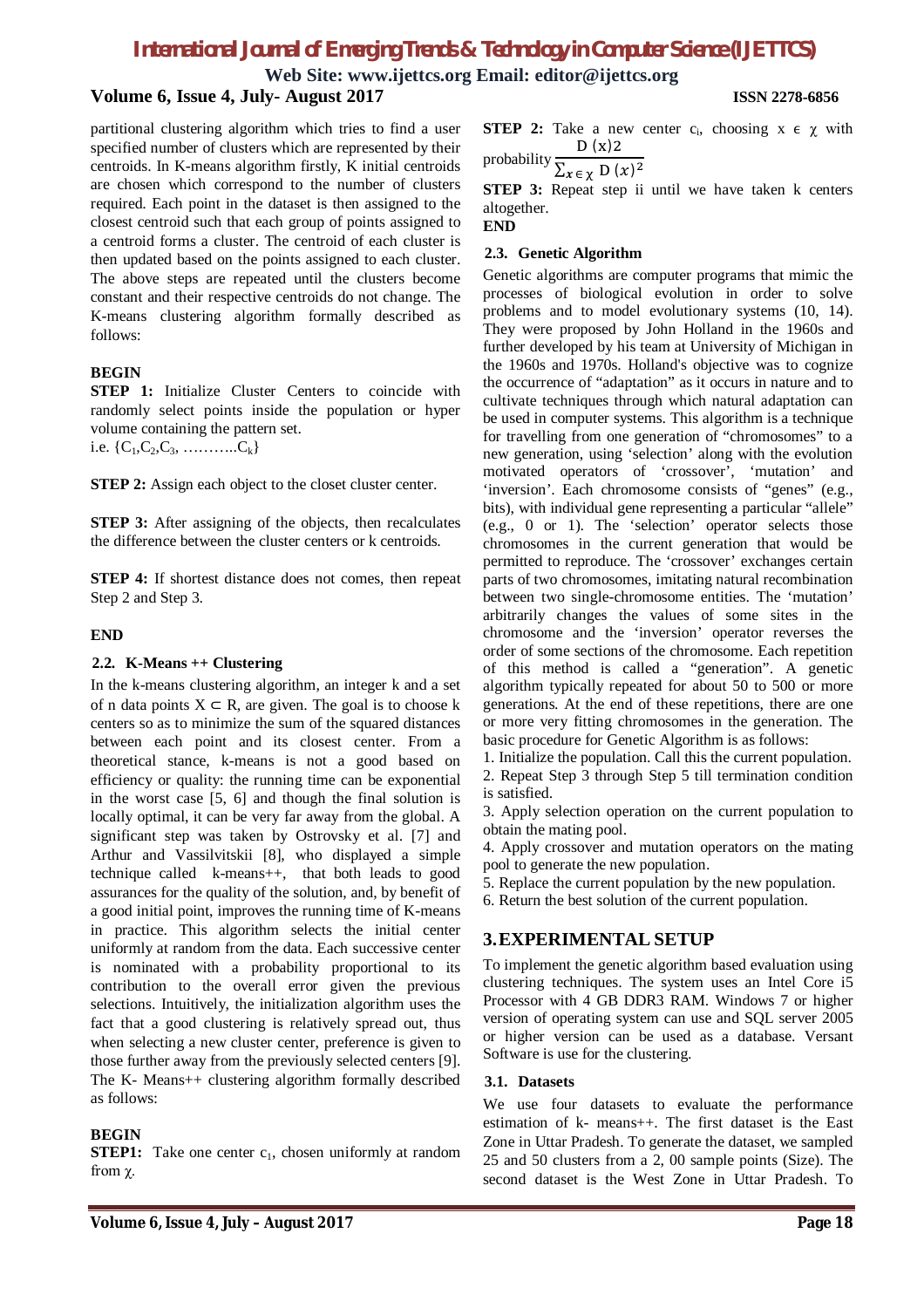# *International Journal of Emerging Trends & Technology in Computer Science (IJETTCS)*

**Web Site: www.ijettcs.org Email: editor@ijettcs.org Volume 6, Issue 4, July- August 2017 ISSN 2278-6856**

generate the dataset, we sampled 25 and 50 clusters from a 2, 00 sample size. The third dataset is the North Zone in Uttar Pradesh. To generate the dataset, we sampled 25 and 50 clusters from a 2, 00 sample points (Size) and the 2, 00 sample points (Size) and the fourth dataset is the South Zone in Uttar Pradesh. To generate the dataset, we sampled 25 and 50 clusters from a 2, 00 sample points (Size).

## **4. INTEGRATION OF SOFT COMPUTING AND CLUSTERING**

Having discussed the different clustering based techniques, we now move to the discussion of these techniques and features based on a practical approach. These approach involves the implementation of two clustering techniques  $(K - \text{means and } K - \text{means }++)$ , and testing each one of them on a set of disaster based data related to flood in Uttar with different clusters and sample points. The data set consist of more than 500 cases. The data set partitioned into four datasets i.e. East zone, West Zone, North Zone and South Zone.

#### **4.1. Datasets**

In this part we now focus that  $k$ - means  $++$  is faster than  $k$ means when implemented to run in parallel. We assume that dimension is 10. The below table present the running time of the k- means and k-means++.

| Datase | K  | Size | <b>Total Time</b> |               |  |
|--------|----|------|-------------------|---------------|--|
|        |    |      | K-means           | $K - means++$ |  |
| East   | 35 | 2,00 | 0.14              | 0.04          |  |
|        | 50 |      | 0.17              | 0.06          |  |
| West   | 35 | 2,00 | 0.13              | 0.05          |  |
|        | 50 |      | 0.20              | 0.09          |  |
| North  | 35 | 2,00 | 0.16              | 0.07          |  |
|        | 50 |      | 0.18              | 0.08          |  |
| South  | 35 | 2.00 | 0.15              | 0.05          |  |
|        | 50 |      | 0.19              | 0.09          |  |

**Table 1**: The Total Time result for 10 iterations

In the above table, we can say that K- means++ total execution time is less than  $k$  –means, so  $K$ - means  $++$  is faster than k-means.

## **4.2. Average Distance Calculation (ADC)**

In this part we now present the overall average distance calculations. We assume that dimension is 10. The below table present the average distance calculations of the kmeans and k-means++ algorithms. The number of distance calculations required is very small.

**Table 2**: The Average Distance Calculations result for 10

| iterations |    |      |                   |              |  |  |  |
|------------|----|------|-------------------|--------------|--|--|--|
| Dataset    | K  | Size | <b>Total Time</b> |              |  |  |  |
|            |    |      | К -               | $\rm{K}$ $-$ |  |  |  |
|            |    |      | means             | $mean +$     |  |  |  |
| East       | 35 | 2,00 | 2.31              | 1.98         |  |  |  |
|            | 50 |      | 5.55              | 2.76         |  |  |  |

| West  | 35 | 2,00 | 2.75 | 1.98 |
|-------|----|------|------|------|
|       | 50 |      | 1.67 | 1.06 |
| North | 35 | 2,00 | 2.06 | 1.05 |
|       | 50 |      | 2.04 | 1.10 |
| South | 35 | 2,00 | 3.08 | 2.06 |
|       | 50 |      | 4.04 |      |

In the above table, we can say that K- means++ total average distance is less than k –means so K- means++ is using less distance that is increasing the execution speed in comparison to k-means.

## **5. CONCLUSION**

From the reflected research works and explanation, lot of space for research and innovations provided by working framework of soft computing and clustering. In this paper, we have discussed how the disaster system is extending to innovative to find and control disaster system with the help clustering approach. The presented work can easily extended by implementing this into a working scenario of other disaster system like earthquake. The comparative analysis is done by using two performance metrics known as running time and average distance calculation. The performance measures for two clustering techniques have been done on Versant software. Disaster system involves high number of dimensions with complicated relationship between the variables in the input data. But in this case, using  $k$  – means clustering is used to look over the performance of the other clustering techniques but when the number of clusters is not known, and then  $K$  – means cannot handle this type of problem. After implementation of K- means++ the good results are obtained as compared to the k-means.

## **Acknowledgment**

Authors are grateful to Dr. Puneet Misra , Senior Assistant Professor, Department of Computer Science,Lucknow University, Lucknow, Uttar Pradesh for providing the excellent facility in the computing lab of Lucknow University, Lucknow, Uttar Pradesh, India. Thanks are also due to Dean (Academic) of PSIT, Kanpur, Uttar Pradesh, Prof. Harsh Dev for providing his valuable guidance in above mentioned directions.

## **References**

- [1] Kurhe A.B., Satonkar S.S., Khanale P.B. and Shinde Ashok. 2011. Soft Computing and its Applications. BIOINFO Soft Computing Volume 1, Issue 1, 2011, pp-05-07.
- [2] A. K. Jain, M. N. Murty, and P. J. Flynn. 1999. Data clustering: a review. ACM Comput. Surv. 31, 3<br>(September 1999). 264-323.  $(Sentember 1999)$ DOI=http://dx.doi.org/10.1145/331499.331504.
- [3] H. L. Chen, M. S. Chen and S. C. Lin, "Catching the Trend: A Framework for Clustering Concept-Drifting Categorical Data," in IEEE Transactions on Knowledge and Data Engineering, vol. 21, no. 5, pp. 652-665, May 2009.